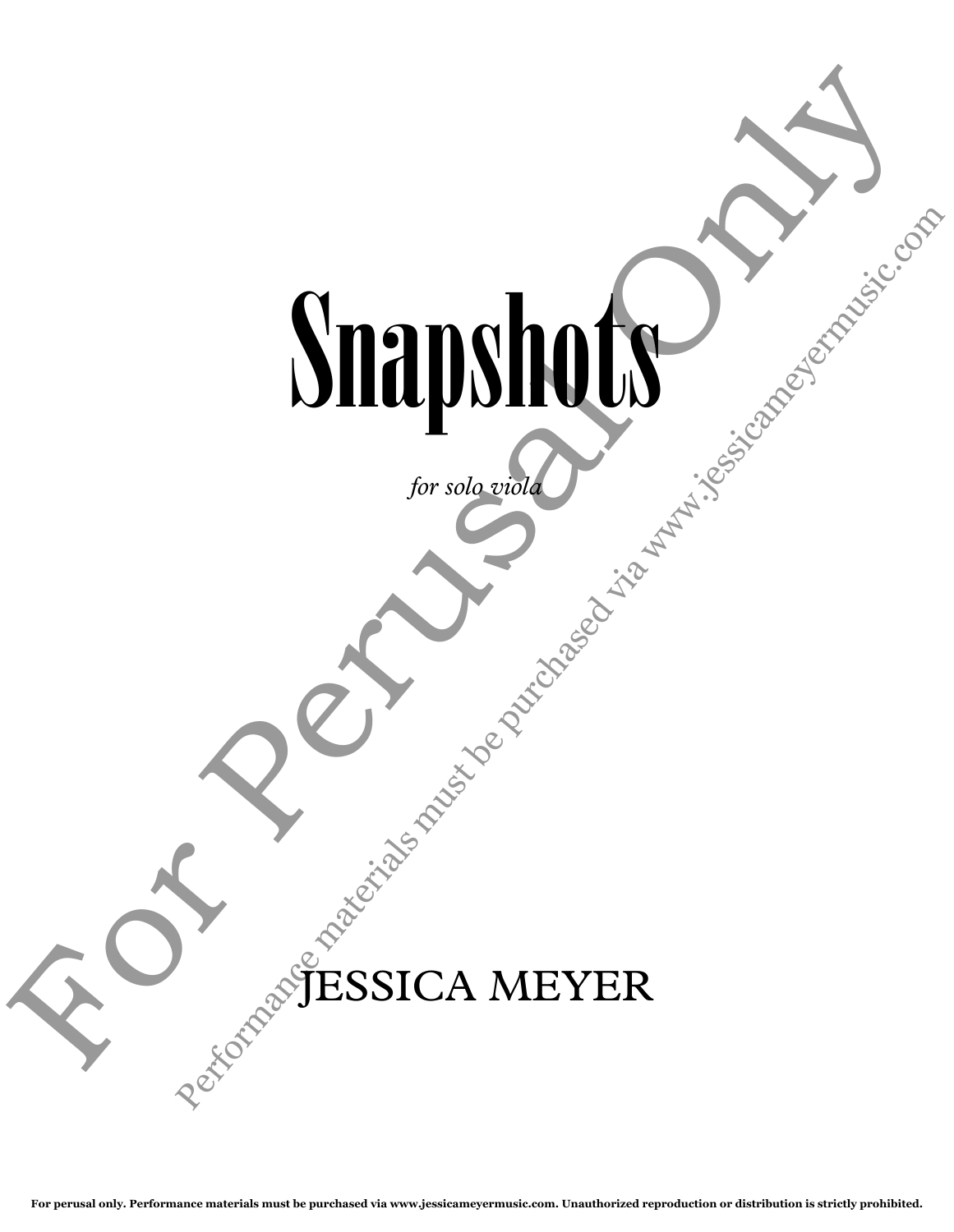## Snapshots

**3' (maybe a little more)**

*for solo viola*

These short, one-minute pieces were commissioned by Washington Performing Arts for the 50th Annual Joseph and Goldie Feder Memorial Competition.

The set opens with "Naughty Kitty", which was written for Intermediate level players and was inspired by the cute (but sometimes frustrating) antics of my new black cat Ninji.

The middle movement was written with beginners in mind and is called "Farewell Song" - my ode to all viola Elegies that have been written over the years.

The final movement is called "Tempest", a flashy and fun showpiece for advanced players.

I feel we should always be armed with short character pieces that we can perform in a recital, a school, a community center, or someone's house - and it was an honor to add these to the viola repertoire. **SIMPLES III (I)**<br> **S** (maybe a littde more)<br> **S** (maybe a littde more)<br> *for solo viola*<br>
These short, one minute pieces were communicated by Washington Terminang Arts for the<br>
The set opens with "Nangling Kap", which wa **PERFORM SET AND AND ACCES**<br> **Examplementary and Conduct Figure materials must be purchased by Westing the purchased via the conduction**<br> **Examplementary in the case were commissionary of Computing the purchased via the c** 

Individually or as a set, I hope you find them useful and fun to play!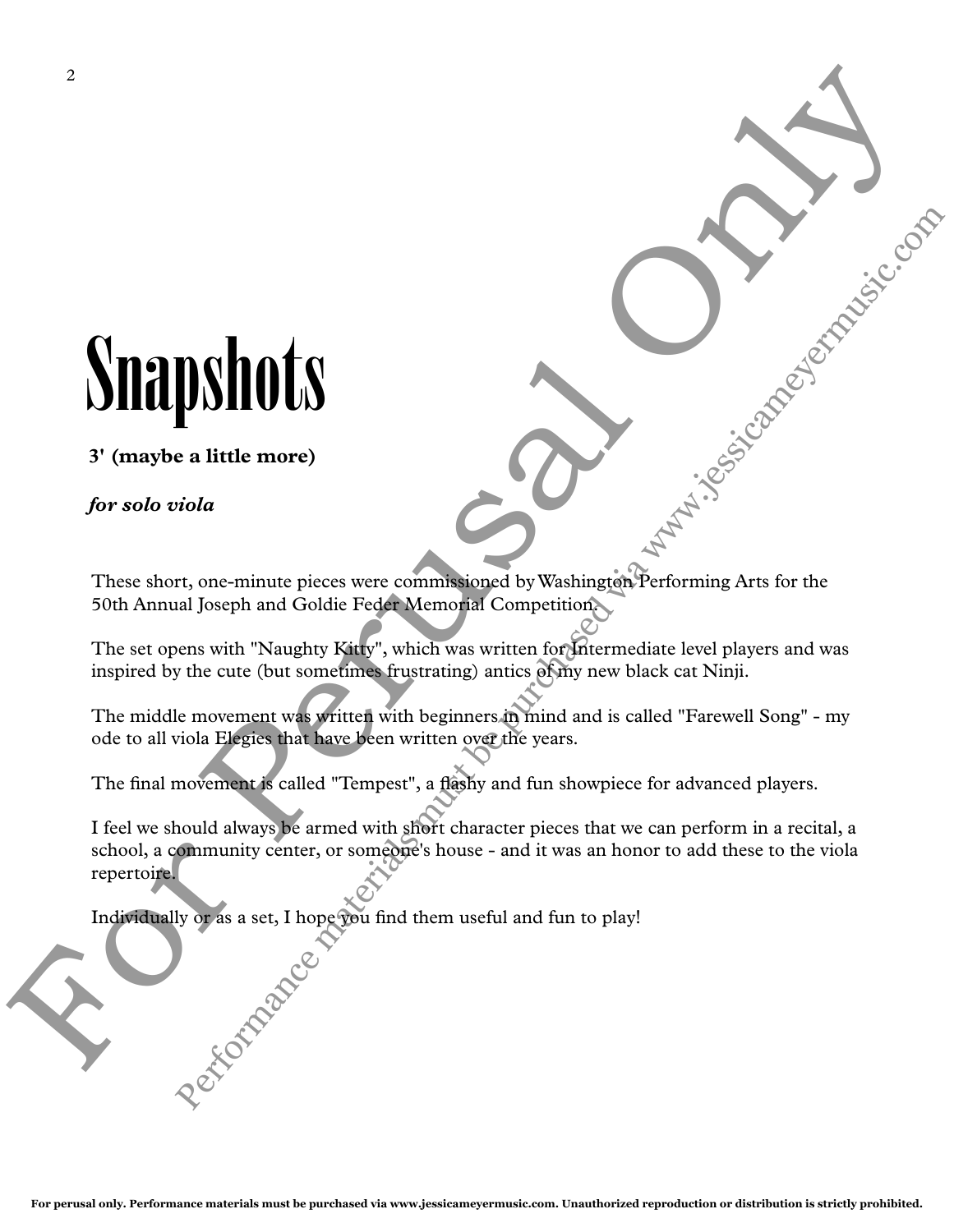## Snapshots

*Commissioned by Washington Performing Arts for the 50th Annual Joseph and Goldie Feder Memorial Competition*



3

I. Naughty Kitty

accidentals apply in<br>that octave for the<br>entire measure unles<br>otherwise noted



©2021 JMM Publishing (BMI). All rights reserved.

**For perusal only. Performance materials must be purchased via www.jessicameyermusic.com. Unauthorized reproduction or distribution is strictly prohibited.**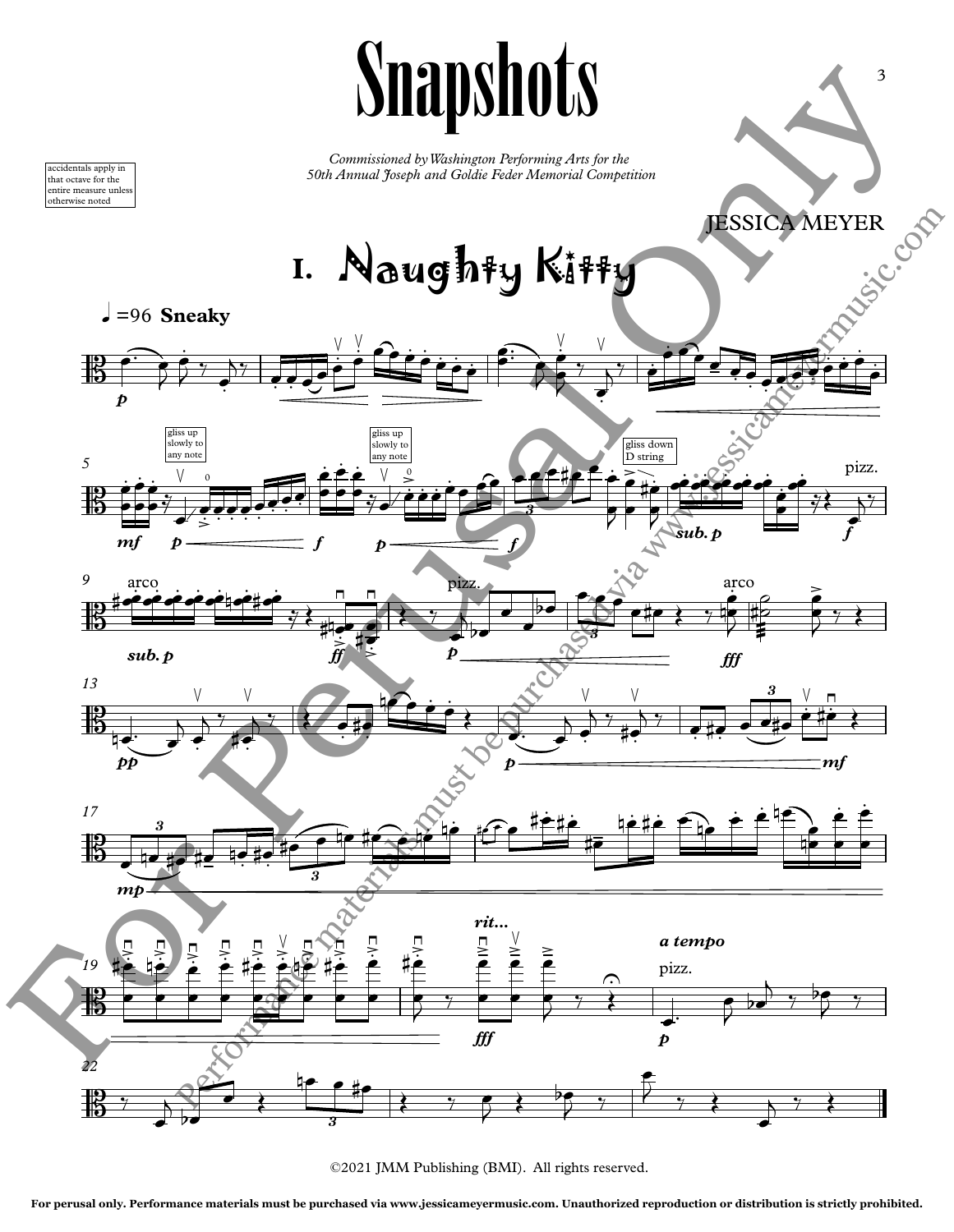